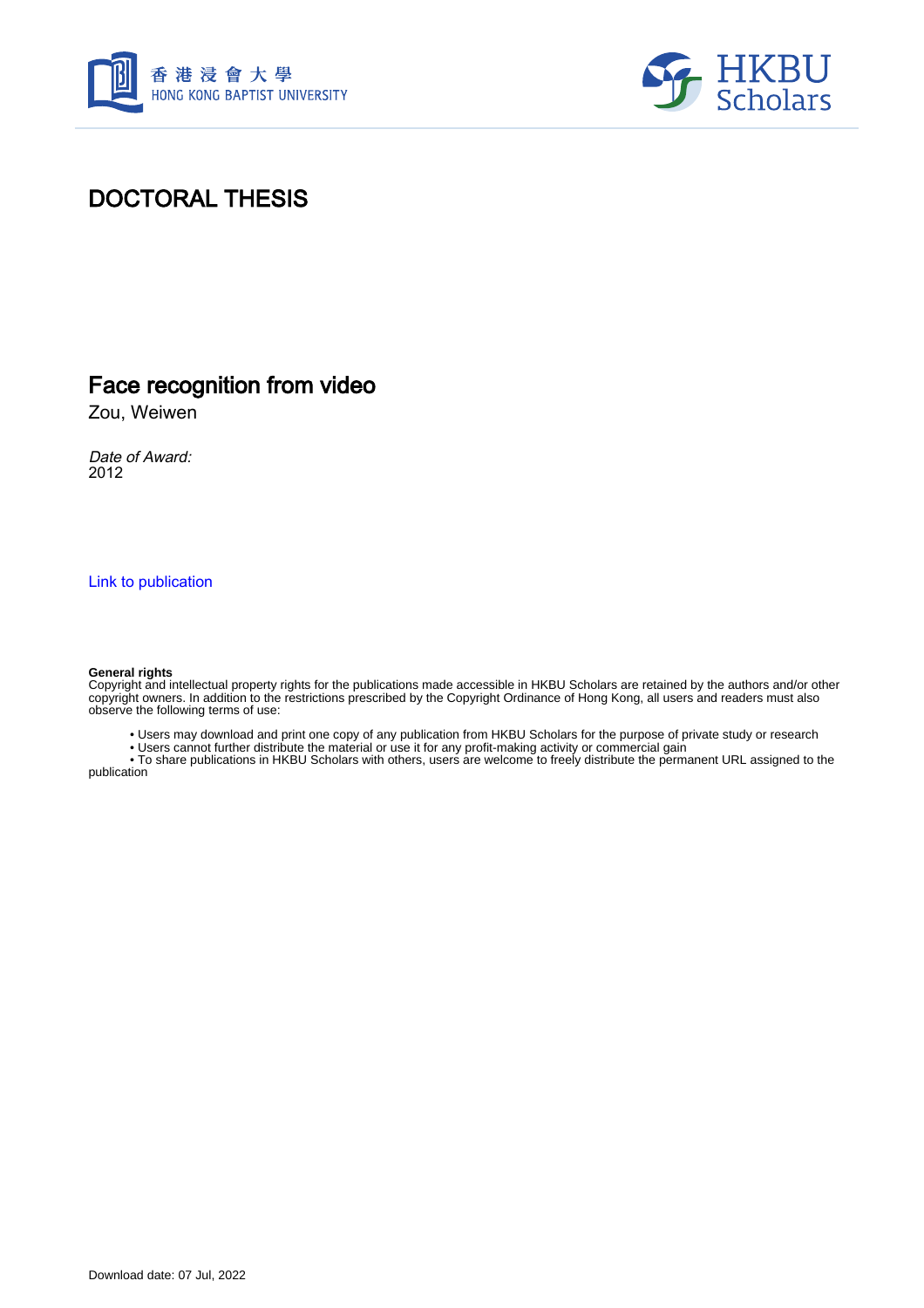### Face Recognition From Video

ZOU Weiwen

A thesis submitted in partial fulfillment of the requirements for the degree of Doctor of Philosophy

Principal Supervisor: Professor YUEN Pong Chi

Hong Kong Baptist University

Feb 2012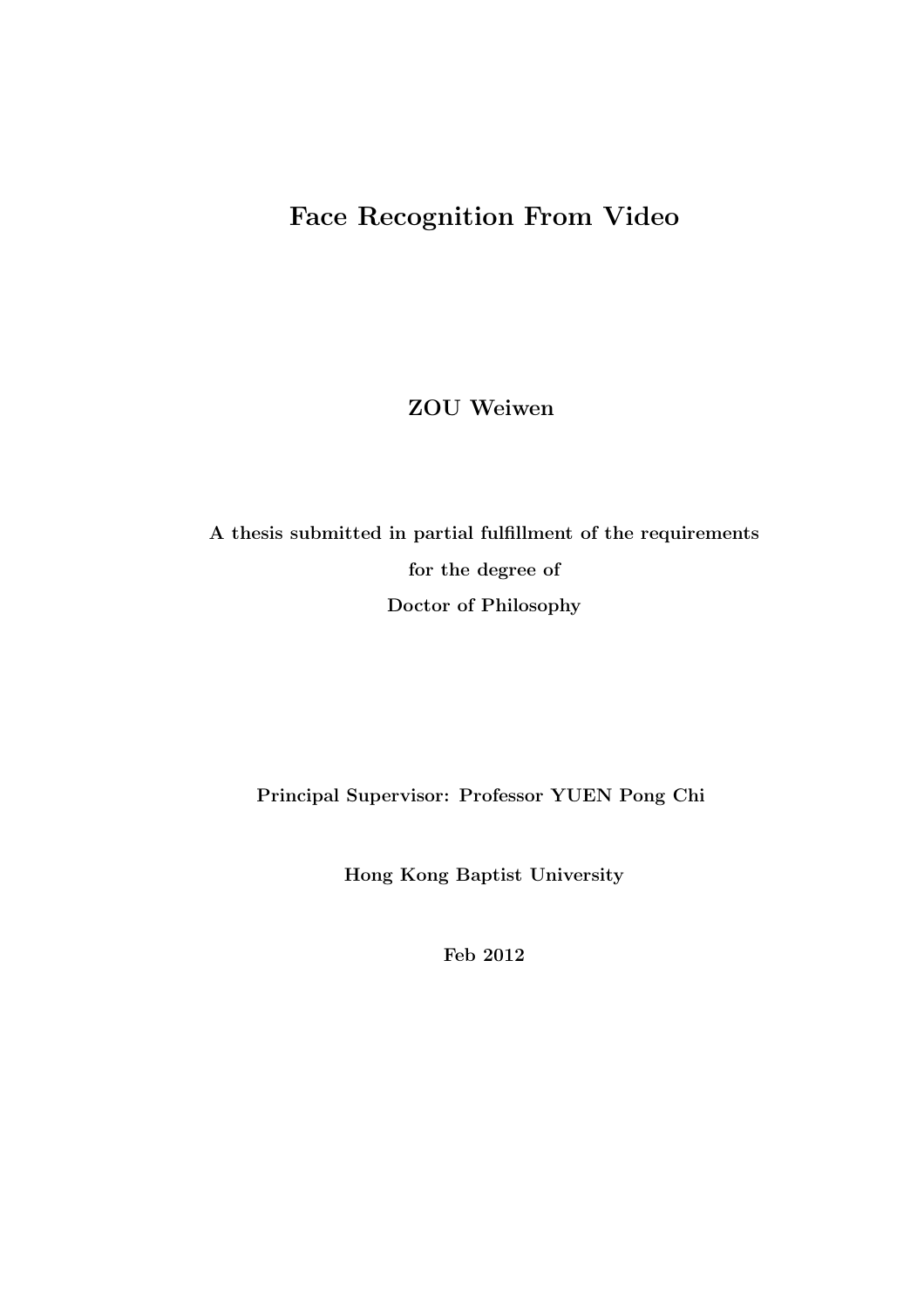## Abstract

With the increasing installation of camera devices in many areas, there is an increasing demand on the applications of Face Recognition from Video (FRfV) and more and more attention has been paid to FRfV. Comparing to the existing still image based recognition technique, FRfV encounters new challenges when the videos are used as input. The face region from the video is often small, in view of the fact that the face is not close to the camera when the video is captured. This makes the existing face recognition algorithms may not work well on the videos. Moreover, some of the research issues, such as illumination / pose variations, become more challenging when the face region is small. In this thesis, three key research issues, namely face tracking on low resolution videos with illumination variations, very low resolution face recognition problem and boosting multi-image based face recognition system, will be discussed and addressed.

Generally, a typical face recognition system includes three modules, namely the segmentation module, the feature extraction module and the classification module. Segmentation module extracts face region from the videos, which is often implemented by face tracker. However, existing face tracking algorithms may not work well on the low resolution videos with illumination changes. A straightforward method to solve this problem is performing illumination normalization before tracking. However, most of the existing illumination normalization algorithms require good face alignment, which is not feasible in the tracking case. In this thesis, we addressed the problem by using a new feature, namely Gradient-Logarithmic Field, in the particle filter framework. This new feature is insensitive to significant lighting changes,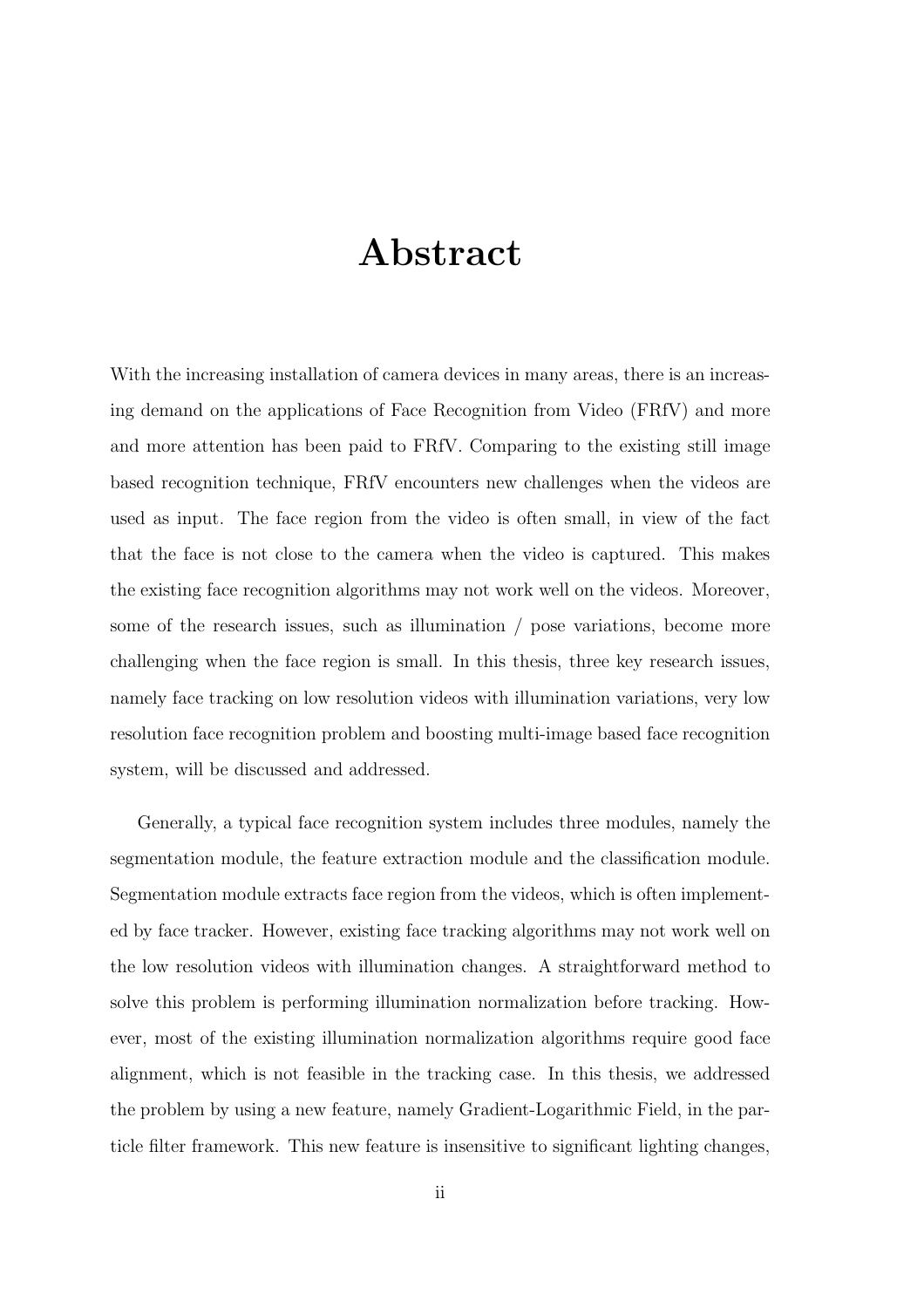so that the GLF-based tracking algorithm can handle the illumination variances. GLF-based tracker does not assume any model for the face and is effective in lowresolution video. Experimental results show that the proposed GLF-based tracker works well under significant illumination changes and outperform the stat-of-the-art algorithms.

The second research issue induced from the low resolution face is the very low resolution (VLR) face recognition problem. In this thesis, VLR face recognition problem is defined that the face image to be recognized is not greater than 16x16. Existing feature extraction algorithms do not work well directly on the original low resolution face image, as the low resolution face image only contains little recognizable information. We addressed this problem by the proposed relationship learning based super-resolution algorithm. It learns the relationship between high-resolution (HR) and VLR images and reconstructs the HR images by the learnt relationship. To reduce the complexity of the relationship learning problem, linearity clustering is proposed, so that a piece-wise linear regression model can learn the relationship between high resolution (HR) and low resolution (LR) image pairs effectively. After linear clustering, a regression relationship learning framework has been developed for super resolution. Based on the relationship learning framework, the new data constraint and the discriminative constraint are designed for good visual application and face recognition application, respectively. It is noted that the proposed method is the first super-resolution algorithm which utilizes the class label information to improve the recognition performance. The experimental results show that proposed method works well on VLR face images.

Comparing to single still image based face recognition, extra information from the videos is available and how to utilize the multiple images is a key research issue. We propose to perform quality measurement before recognizing the face images. By assessing these images, the good "quality" image(s), will be selected for recognition, so that the performance can be improved. In this thesis two new measurements, namely the discriminability index (DI) and reliability index (RI), are proposed to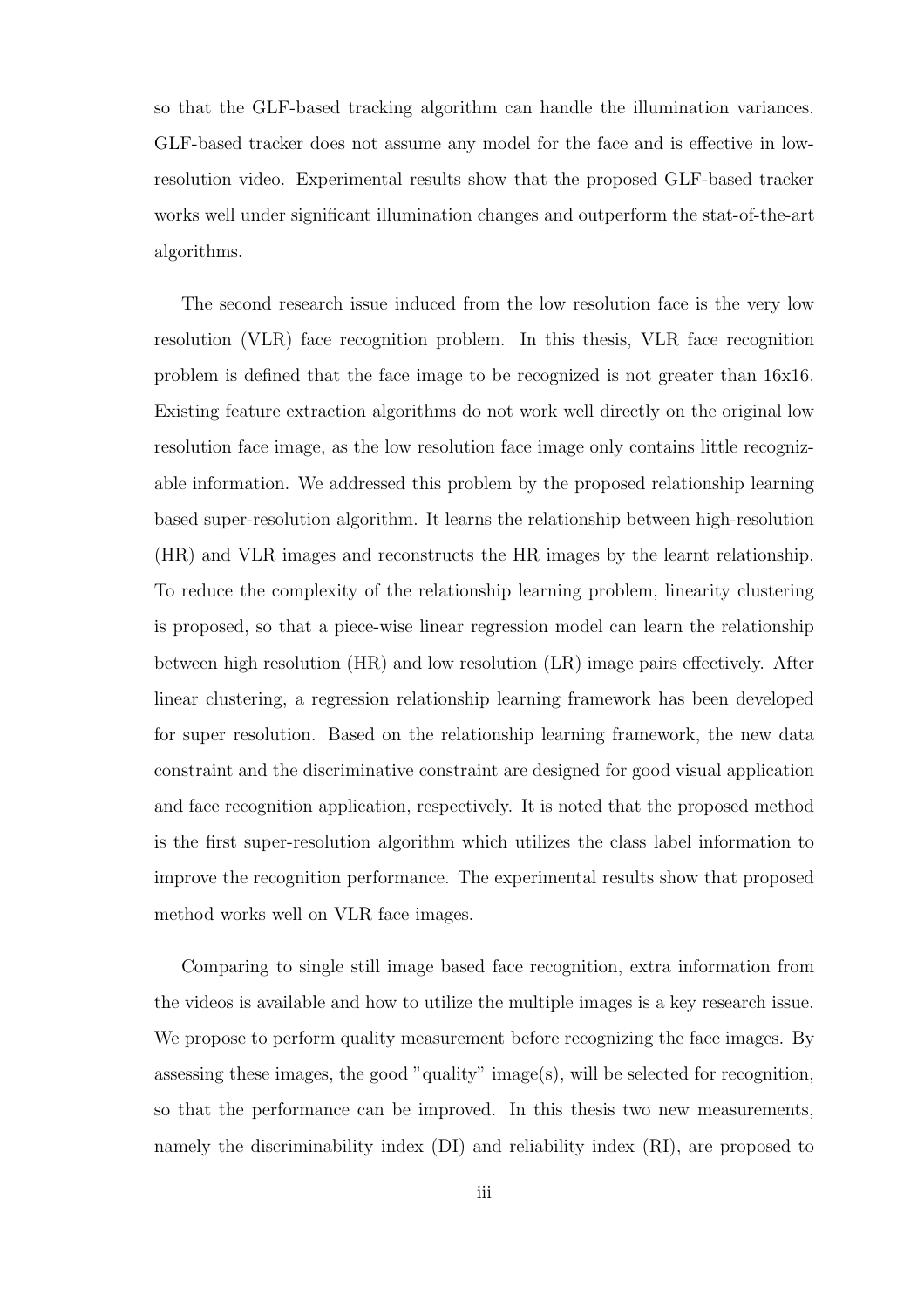measure the effectiveness of the images for recognition purpose. DI considers the data distribution of the reference images, while RI considers the distribution of the distances between the query image and the reference images. DI and RI are developed by using not only the information from one single image, but also the whole distribution of the data. This helps to better utilize multiple images for recognition. The results on public face databases show that the proposed method can improve the existing face recognition algorithms effectively.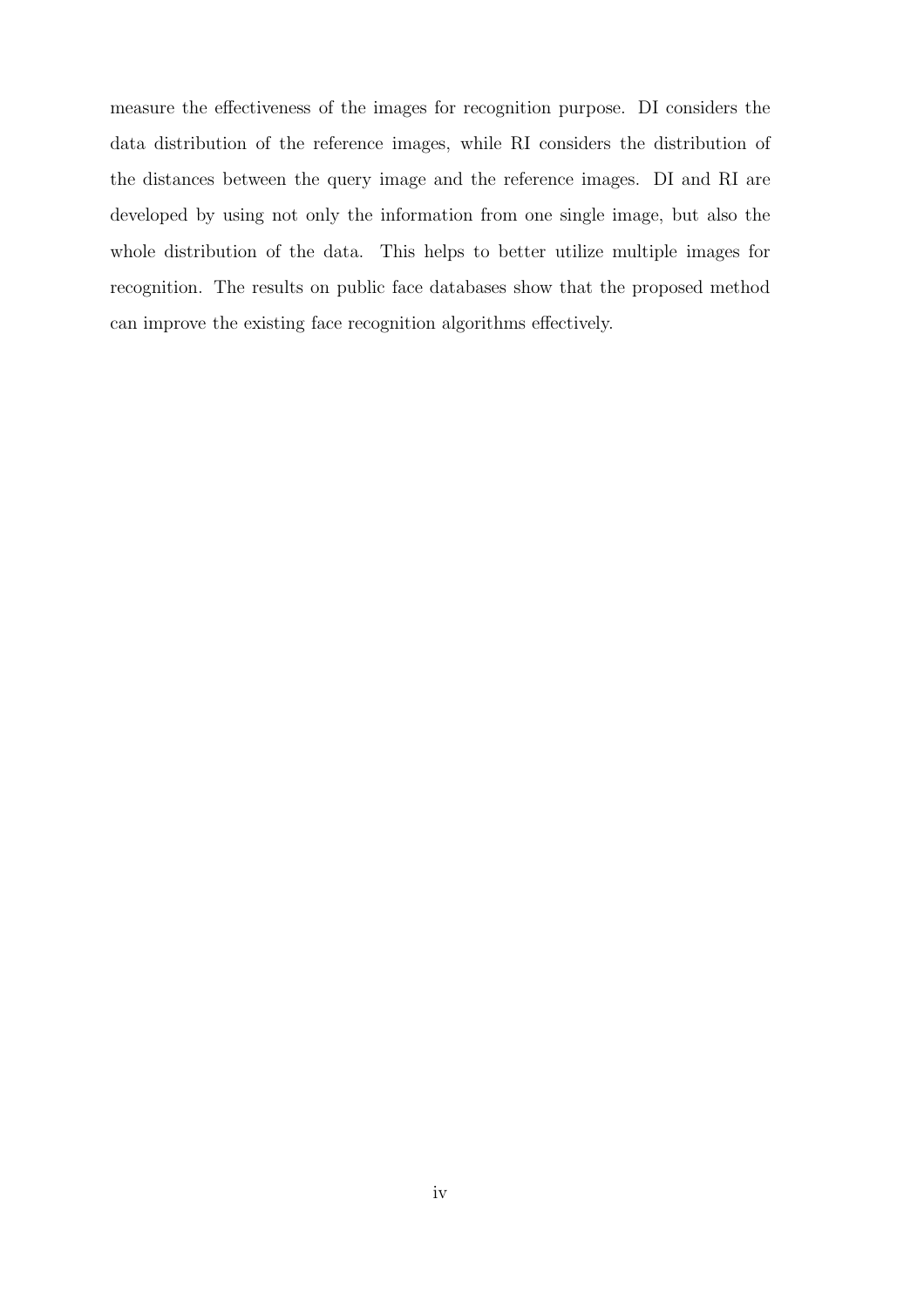# Table of Contents

| Declaration                                                          |       |                                                                    | $\mathbf{i}$    |  |  |  |
|----------------------------------------------------------------------|-------|--------------------------------------------------------------------|-----------------|--|--|--|
| Abstract                                                             |       |                                                                    | ii              |  |  |  |
| Acknowledgements                                                     |       |                                                                    | V               |  |  |  |
| <b>Table of Contents</b>                                             |       |                                                                    | vi              |  |  |  |
| List of Tables                                                       |       |                                                                    | ix              |  |  |  |
| List of Figures                                                      |       |                                                                    | x               |  |  |  |
|                                                                      |       | List of Abbreviations                                              | xvi             |  |  |  |
| Chapter 1                                                            |       | Introduction                                                       | 1               |  |  |  |
| 1.1                                                                  |       | Overview of Face Recognition from Video $(FRfV) \dots \dots \dots$ | $\mathbf 1$     |  |  |  |
|                                                                      | 1.1.1 |                                                                    | $\mathbf{1}$    |  |  |  |
|                                                                      | 1.1.2 |                                                                    | $\overline{4}$  |  |  |  |
| 1.2                                                                  |       |                                                                    | 6               |  |  |  |
|                                                                      | 1.2.1 | Still-image-based Face Recognition Algorithms                      | $6\phantom{.}6$ |  |  |  |
|                                                                      | 1.2.2 | Video-based Face Recognition Algorithms                            | $\overline{7}$  |  |  |  |
| 1.3                                                                  |       |                                                                    | 15              |  |  |  |
| 1.4                                                                  |       |                                                                    | 15              |  |  |  |
| Tracking Face from Low-resolution Videos with Illumina-<br>Chapter 2 |       |                                                                    |                 |  |  |  |
| tion Variances                                                       |       |                                                                    |                 |  |  |  |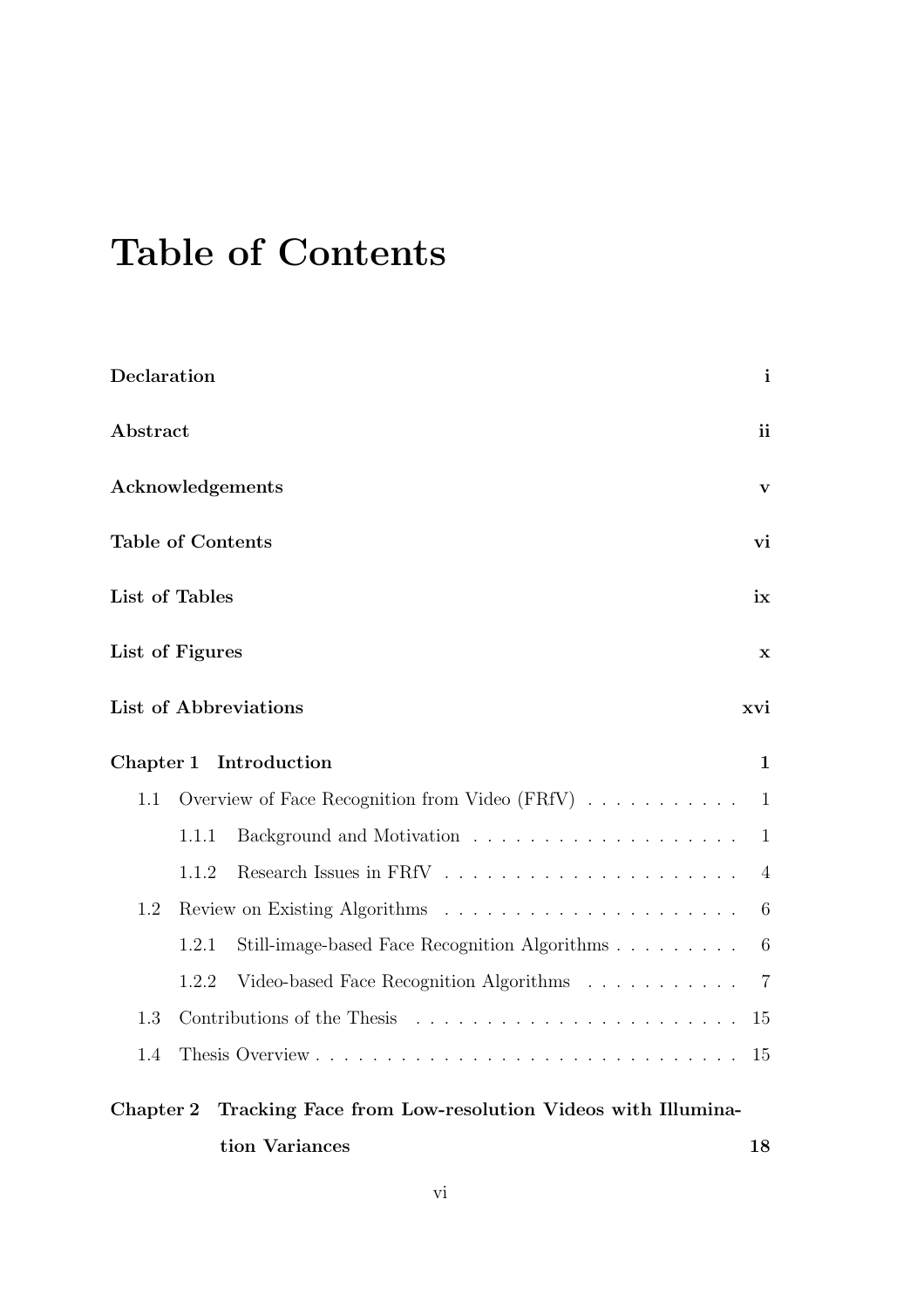| 2.1              |       |                                                                    | 18        |
|------------------|-------|--------------------------------------------------------------------|-----------|
| 2.2              |       |                                                                    | 20        |
|                  | 2.2.1 |                                                                    | <b>20</b> |
|                  | 2.2.2 | Review on Illumination Normalization $\ldots \ldots \ldots \ldots$ | 22        |
|                  | 2.2.3 | Limitations of Existing Methods                                    | 23        |
| 2.3              |       |                                                                    | 24        |
|                  | 2.3.1 | Gradient-Logarithmic Field (GLF)                                   | 24        |
|                  | 2.3.2 | The Implementation of GLF-based Tracker                            | 27        |
| 2.4              |       |                                                                    | 32        |
|                  | 2.4.1 |                                                                    | 32        |
|                  | 2.4.2 |                                                                    | 40        |
| 2.5              | 47    |                                                                    |           |
|                  | 2.5.1 | The Performance of GLF Tracker when Lighting Direction             |           |
|                  |       |                                                                    | 47        |
|                  | 2.5.2 |                                                                    | 47        |
|                  |       |                                                                    |           |
|                  |       |                                                                    |           |
| Chapter 3<br>3.1 |       | Very Low Resolution Face Recognition Problem                       | 49        |
| 3.2              |       |                                                                    | 50        |
|                  | 3.2.1 |                                                                    | 53        |
|                  | 3.2.2 |                                                                    | 53        |
|                  |       | Two Super-Resolution Approaches: MAP-based and Example-            | 54        |
|                  | 3.2.3 | Limitation of Existing Methods                                     | 55        |
| 3.3              |       |                                                                    | 56        |
|                  | 3.3.1 | Relationship Learning Based Super-Resolution                       | 57        |
|                  | 3.3.2 |                                                                    | 61        |
|                  | 3.3.3 |                                                                    | 64        |
| 3.4              |       |                                                                    | 66        |
|                  | 3.4.1 |                                                                    | 66        |
|                  | 3.4.2 | Experiment 2: Recognition Performance 71                           |           |